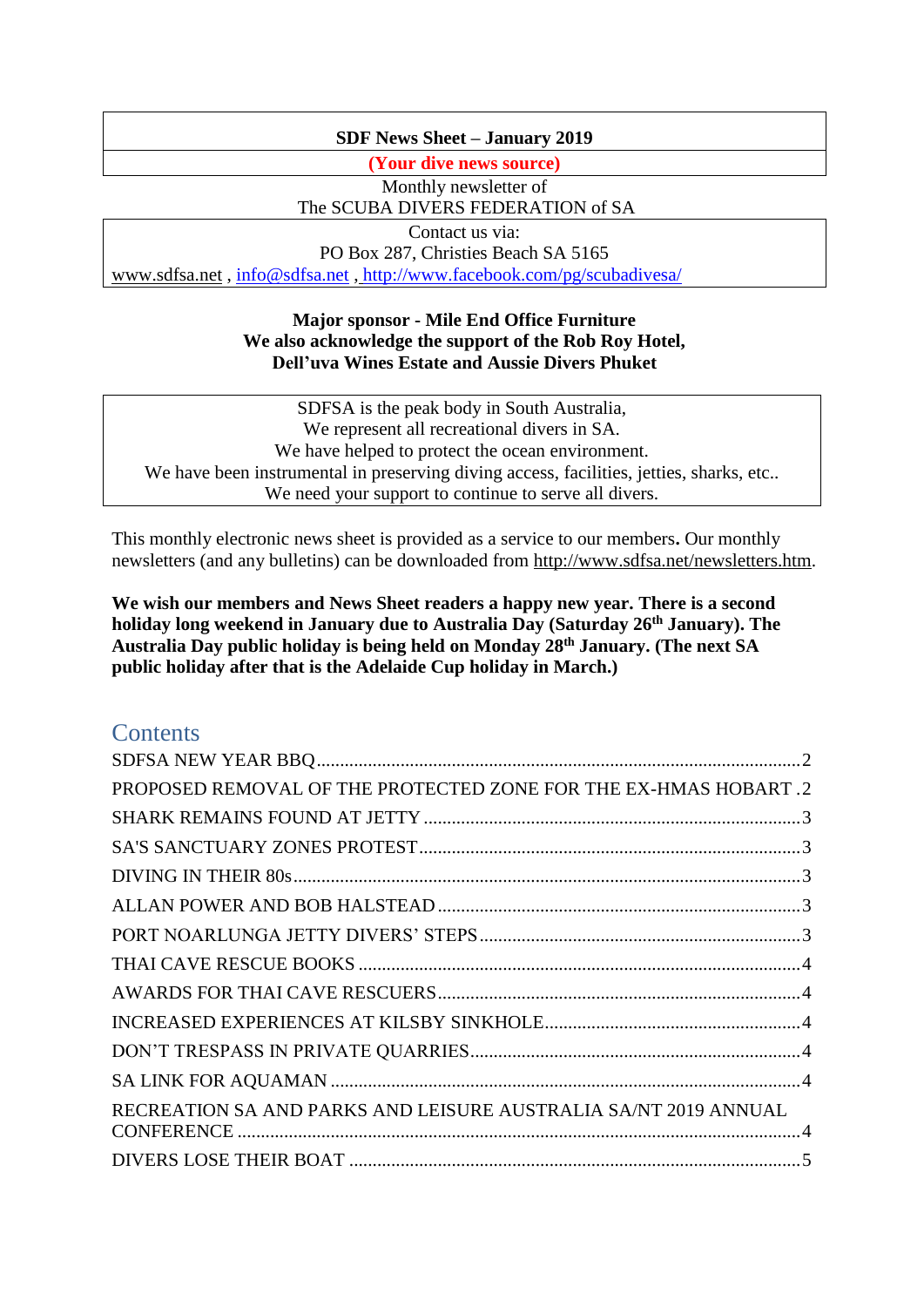| <b>2019 WORLD WHALE CONFERENCE AND WHALE HERITAGE SITES SUMMIT</b> |  |
|--------------------------------------------------------------------|--|
|                                                                    |  |
|                                                                    |  |
|                                                                    |  |
|                                                                    |  |
|                                                                    |  |
|                                                                    |  |
|                                                                    |  |
|                                                                    |  |
|                                                                    |  |
| MEDITERRANEAN SYMPOSIA ON MARINE KEY HABITATS AND NON-             |  |
|                                                                    |  |
|                                                                    |  |
| <b>AUSSIE DIVERS PHUKET OFFER TO OUR FACEBOOK GROUP MEMBERS7</b>   |  |
|                                                                    |  |
|                                                                    |  |
|                                                                    |  |
|                                                                    |  |
|                                                                    |  |
|                                                                    |  |

# <span id="page-1-0"></span>**SDFSA NEW YEAR BBQ**

To celebrate the start of another year, we are holding a free BBQ lunch at 12 noon on Sunday 3rd February 2019 at Mellor Park, 3 Myzantha Street, Lockleys. The park has some nice lawn, toilets and car parking. We will supply sausages, bread and soft drinks. Please bring your own chair, a salad to share, dessert, alcohol and other meat if desired. Partners are welcome. Please join us and meet your SDFSA committee and enjoy a relaxed social atmosphere. Please confirm your attendance for catering purposes on EventBrite at <https://www.eventbrite.com/e/sdfsa-new-year-bbq-tickets-53083564370> .

# <span id="page-1-1"></span>**PROPOSED REMOVAL OF THE PROTECTED ZONE FOR THE EX-HMAS HOBART**

The Department for Environment and Water (DEW) is holding a stakeholder survey re the proposed removal of the ex-HMAS Hobart protected zone. DEW is currently "assessing the feasibility of removing the historic shipwreck declaration and/or the protected zone. The Department is seeking feedback on the proposal. You can provide feedback by filling out an on-line survey at<https://www.surveymonkey.com/r/9GDXV9N> . The survey closes at 5.00 pm on 8th February 2019.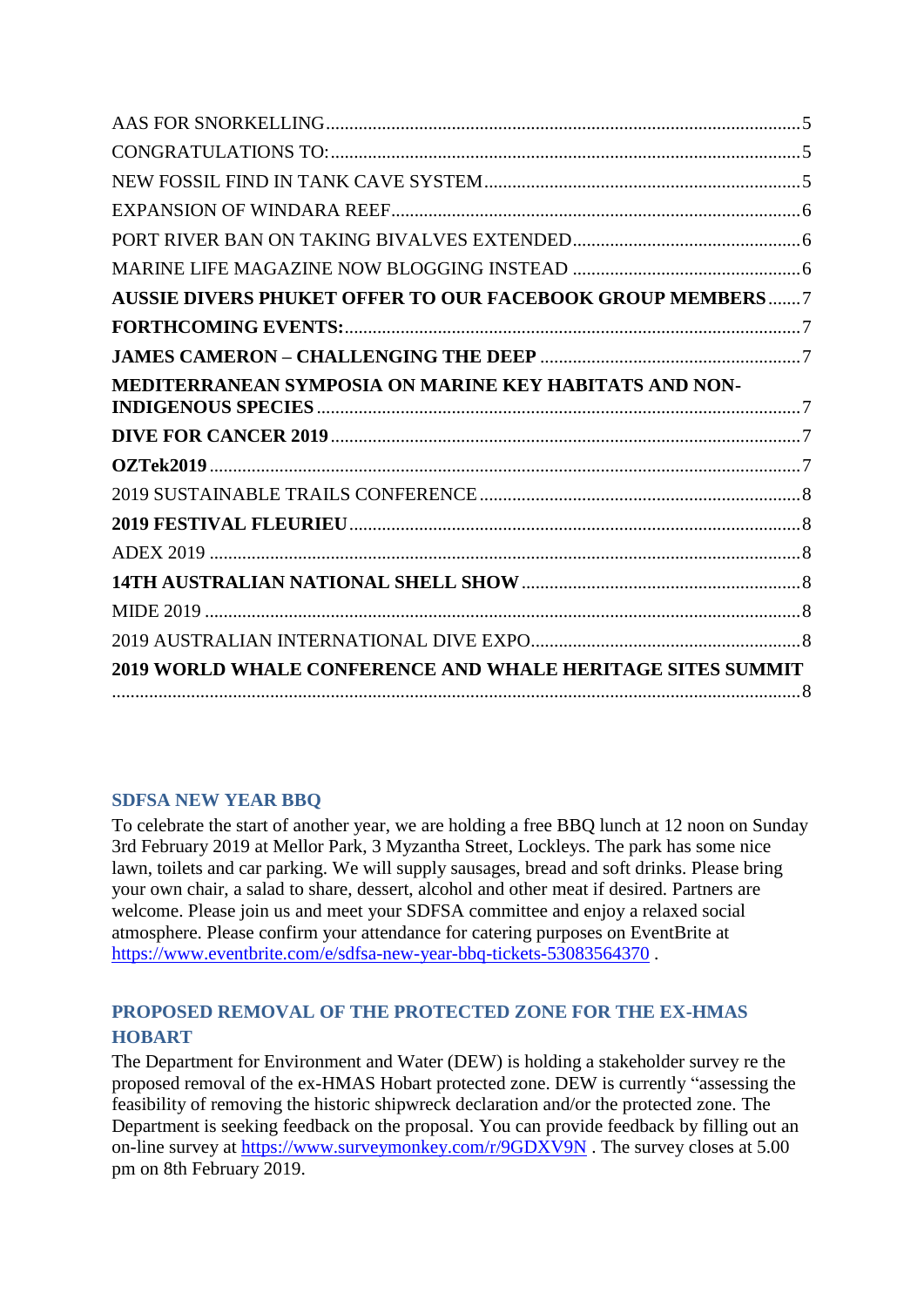# <span id="page-2-0"></span>**SHARK REMAINS FOUND AT JETTY**

The remains of a bronze whaler, approximately 9 feet when whole, were found at Edithburgh jetty over the Christmas/New Year period. A diver who reported the discovery said, "it endangers lives of divers by attracting other large pelagics, not to mention the senseless death of this wonderful creature. We are investigating the matter further.

# <span id="page-2-1"></span>**SA'S SANCTUARY ZONES PROTEST**

Save Our Marine Life's campaign to preserve SA's sanctuary zones led to a protest at Glenelg jetty in December. Valerie Taylor was there to speak to ABC News, along with Kathy Warhurst, Denise van der Marel, Steve Reynolds, Chrissie Mitchell, Abby Buckley and others. The news item can be found at [https://iview.abc.net.au/show/abc-news](https://iview.abc.net.au/show/abc-news-sa/series/0/video/NU1806S302S00?fbclid=IwAR1ySHdx1h8O9on1eGbrUiBeHUc6HLXejf--Uo9srQI_OBwvDANHJnr3mTI)[sa/series/0/video/NU1806S302S00?fbclid=IwAR1ySHdx1h8O9on1eGbrUiBeHUc6HLXejf--](https://iview.abc.net.au/show/abc-news-sa/series/0/video/NU1806S302S00?fbclid=IwAR1ySHdx1h8O9on1eGbrUiBeHUc6HLXejf--Uo9srQI_OBwvDANHJnr3mTI) [Uo9srQI\\_OBwvDANHJnr3mTI](https://iview.abc.net.au/show/abc-news-sa/series/0/video/NU1806S302S00?fbclid=IwAR1ySHdx1h8O9on1eGbrUiBeHUc6HLXejf--Uo9srQI_OBwvDANHJnr3mTI) (about 16.40).

### <span id="page-2-2"></span>**DIVING IN THEIR 80s**

Jane Fonda and Valerie Taylor are still both continuing to scuba dive now that they are in their 80s.

# <span id="page-2-3"></span>**ALLAN POWER AND BOB HALSTEAD**

We lost both Allan Power and Bob Halstead during December. Our condolences go to their family and friends. According to the details found at

<https://www.facebook.com/AllanPowerDiveTours/posts/1350079425133402> , Allan Power died late on Monday 17th December, aged 85. His book "The Great Barrier Reef" was first published in 1969. Allan later established Allan Power Dive Tours in Vanuatu. He was inducted into the International Scuba Diving Hall of Fame in 2011. Bob Halstead was inducted into the International Scuba Diving Hall of Fame in 2008. He wrote several books such as "Asian Diver Scuba Guide Papua New Guinea" (with Telita Bates) and "The Dive Sites of Papua New Guinea". He also wrote for several dive magazines.

# <span id="page-2-4"></span>**PORT NOARLUNGA JETTY DIVERS' STEPS**

As reported last month, the divers' steps at the end of Port Noarlunga jetty were completely dislodged during storms in November. It still seems that the steps will not be replaced until March - April 2019. More video footage of the dislodged steps sitting on the sea bed can be seen at [https://www.youtube.com/watch?v=jb-7HFM-](https://www.youtube.com/watch?v=jb-7HFM-1zQ&feature=youtu.be&fbclid=IwAR05--QF66V60WWYmGTBrFqUSslJqKaYbONUsSpDFHJq9zouLqOr6QBBr8E)

[1zQ&feature=youtu.be&fbclid=IwAR05--](https://www.youtube.com/watch?v=jb-7HFM-1zQ&feature=youtu.be&fbclid=IwAR05--QF66V60WWYmGTBrFqUSslJqKaYbONUsSpDFHJq9zouLqOr6QBBr8E)

[QF66V60WWYmGTBrFqUSslJqKaYbONUsSpDFHJq9zouLqOr6QBBr8E](https://www.youtube.com/watch?v=jb-7HFM-1zQ&feature=youtu.be&fbclid=IwAR05--QF66V60WWYmGTBrFqUSslJqKaYbONUsSpDFHJq9zouLqOr6QBBr8E) . Many fish have taken up residence in the steps, which are said to have been moved away from the jetty. It is hoped that the steps will be left there for them. Meanwhile, the storms dislodged many large rocks at Port Noarlunga reef, including by the large anchor. Video footage can be found at <https://www.youtube.com/watch?v=xoflhMLYF50>. The stock on the big anchor appears to have been scraped by rocks. It's worth a dive at the reef just to check out the changes, but of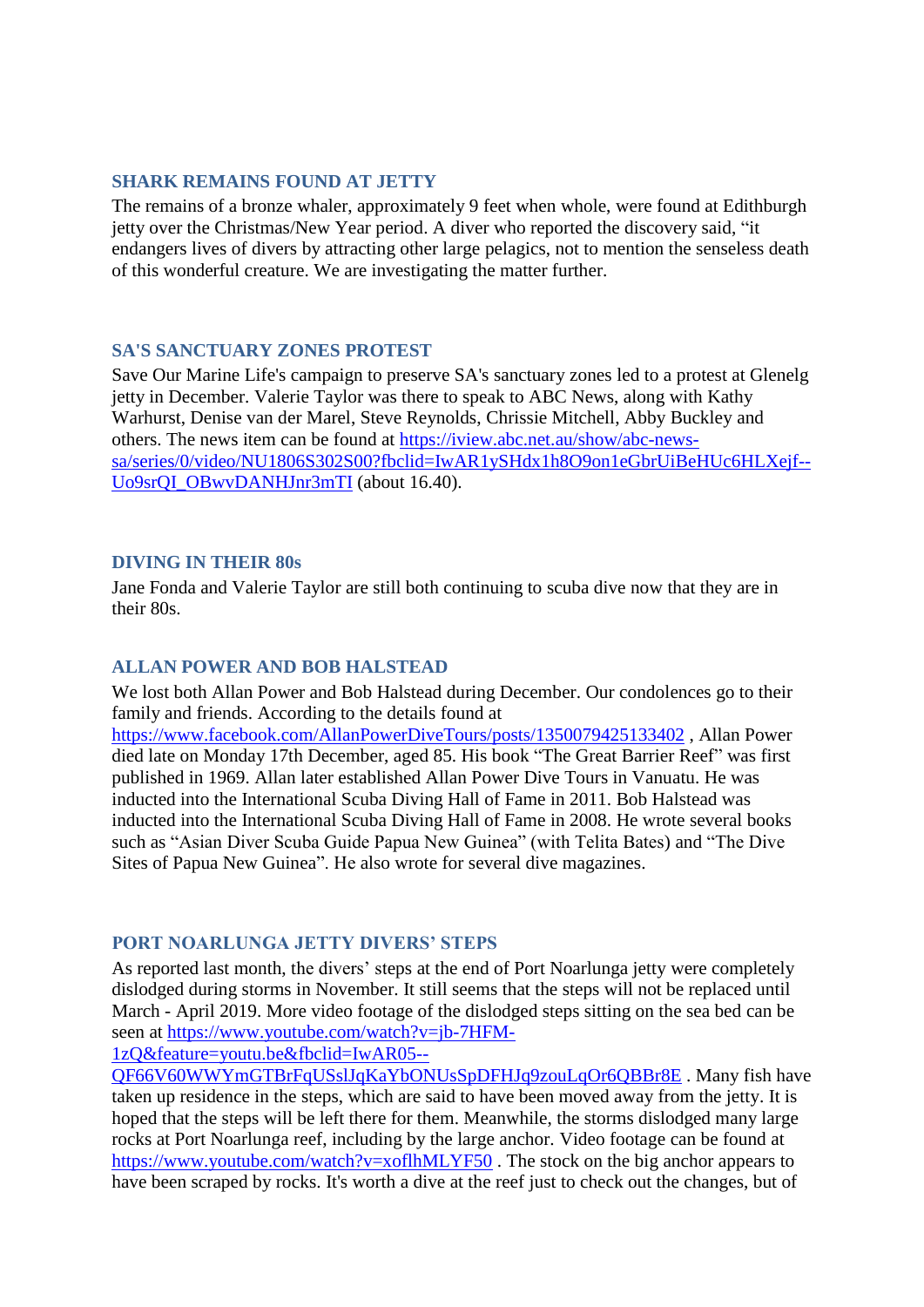course the divers' steps are not there on the jetty at present. Boat dives may be the way to go for now. Otherwise, the middle steps are the only option other than shore entries.

#### <span id="page-3-0"></span>**THAI CAVE RESCUE BOOKS**

The Thai cave rescue was one of the biggest stories of 2018. Two books, "The Great Cave Rescue" by James Massola and "The Cave" by Liam Cochrane, are available from stores such as K-Mart and Target for \$19. Cochrane is the Australian Broadcast Corporation's Southeast Asia correspondent.

# <span id="page-3-1"></span>**AWARDS FOR THAI CAVE RESCUERS**

Awards have now been given to British divers involved in the Thai cave rescue. Joshua Bratchley, Lance Corporal Connor Roe and Vernon Unsworth have each been made Members of the Order of the British Empire. Christopher Jewell and Jason Mallinson have each been given the Queen's Gallantry Medal. Richard Stanton and John Volanthen have each been awarded the George Medal. As reported earlier, Australians Dr Richard Harris and Dr Craig Challen were both awarded SA & WA Australian of the Year (for their respective states).

#### <span id="page-3-2"></span>**INCREASED EXPERIENCES AT KILSBY SINKHOLE**

Kilsby Sinkhole recently announced some changes which will allow the site to be more accessible. They have, for example, launched an initial summer season of small-group snorkelling experiences inclusive of a site tour, gear hire and in-water guide. This is a great way to explore the site and new facilities ahead of the commencement of additional aboveground tours and water-based experiences which will become available in 2019. Bookings via [www.kilsbysinkhole.com](http://www.kilsbysinkhole.com/) are essential.

### <span id="page-3-3"></span>**DON'T TRESPASS IN PRIVATE QUARRIES**

Meanwhile, Holcim Australia have stated that they would prosecute anyone found swimming or diving in any of their 65 quarries with trespass.

#### <span id="page-3-4"></span>**SA LINK FOR AQUAMAN**

"Aquaman" actor, Jason Momoa spent some three years living in SA. He was also once engaged to SA actor Simmone Mackinnon

# <span id="page-3-5"></span>**RECREATION SA AND PARKS AND LEISURE AUSTRALIA SA/NT 2019 ANNUAL CONFERENCE**

Recreation SA with Parks and Leisure Australia SA/NT will again be co-hosting an annual conference in Adelaide on Thursday 9th May 2019. The conference theme will focus on community well-being. Mark Aiston will be the Master of Ceremonies and the program will include guest speakers and presenters. To keep updated with details of the conference, visit [www.recreationsa.org](http://www.recreationsa.org/) and<https://www.facebook.com/RecreationSA/> .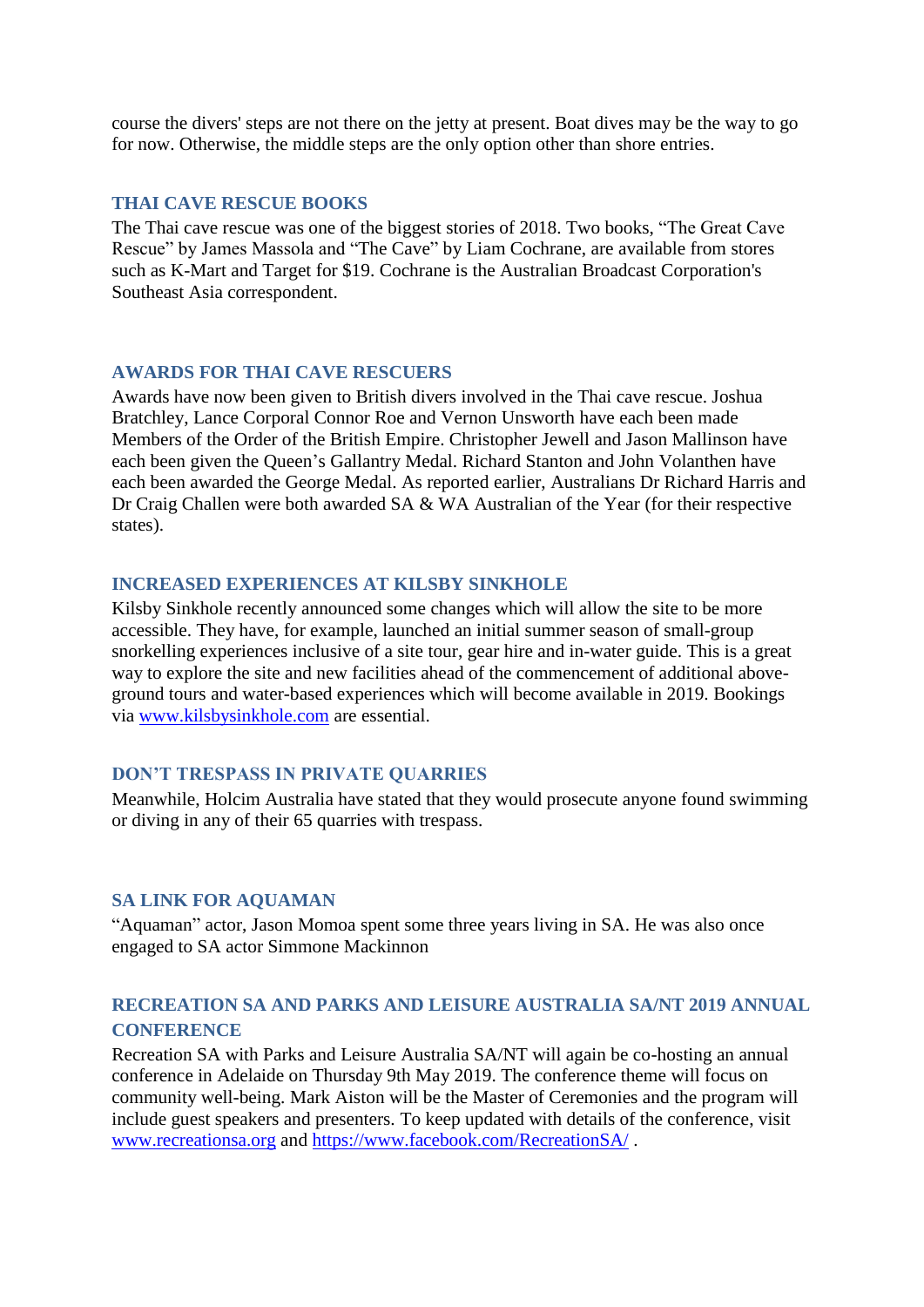# <span id="page-4-0"></span>**DIVERS LOSE THEIR BOAT**

Three WA divers learned the hard way that there needs to be an observer in their dive boat ( $\&$ SMBs are an essential piece of equipment). According to the web page found at [https://www.facebook.com/9NewsPerth/videos/356513438470170/UzpfSTExMTIxMzI4OT](https://www.facebook.com/9NewsPerth/videos/356513438470170/UzpfSTExMTIxMzI4OTAyMDg3ODoxMjk0OTU0NzczOTgwMDUx/) [AyMDg3ODoxMjk0OTU0NzczOTgwMDUx/](https://www.facebook.com/9NewsPerth/videos/356513438470170/UzpfSTExMTIxMzI4OTAyMDg3ODoxMjk0OTU0NzczOTgwMDUx/) , "Three stranded divers have described their panic forced to swim for hours after they lost their boat. It sparked a massive air and sea search off Fremantle. Their boat spotted drifting out to sea with no one on board."

# <span id="page-4-1"></span>**AAS FOR SNORKELLING**

Drafting of the AAS for snorkelling is planned for Feb to around May 2019. The public consultation stage of the AAS should occur sometime around June 2019. The best way to stay updated is by subscribing to the newsletter at [http://australianaas.org.au/contact](http://australianaas.org.au/contact-us/newsletter-2/)[us/newsletter-2/](http://australianaas.org.au/contact-us/newsletter-2/) . Public consultations are always advertised via this newsletter.

# <span id="page-4-2"></span>**CONGRATULATIONS TO:**

Ralph Foster from the Ichthyology Section of the South Australian Museum on being made a curator for the Australasian Fishes Project via iNaturalist

[\(https://www.inaturalist.org/projects/australasian-fishes](https://www.inaturalist.org/projects/australasian-fishes) ).

Rodney Fox on his recent lifetime achievement award for Conservation – see [https://www.adelaidenow.com.au/news/south-australia/shark-survivor-and-advocate-rodney](https://www.adelaidenow.com.au/news/south-australia/shark-survivor-and-advocate-rodney-fox-wins-conservation-council-lifetime-achiever-award/news-story/93f017c071108ed6e9289e1671ebb648)[fox-wins-conservation-council-lifetime-achiever-award/news](https://www.adelaidenow.com.au/news/south-australia/shark-survivor-and-advocate-rodney-fox-wins-conservation-council-lifetime-achiever-award/news-story/93f017c071108ed6e9289e1671ebb648)[story/93f017c071108ed6e9289e1671ebb648](https://www.adelaidenow.com.au/news/south-australia/shark-survivor-and-advocate-rodney-fox-wins-conservation-council-lifetime-achiever-award/news-story/93f017c071108ed6e9289e1671ebb648) .

Dan Monceaux who will be conducting environmental interviews for a new Enviro Show that will air for the 1st time on local radio station Tribe FM 91.1 in January. The show will be produced monthly and will air several times each month.

Kathy Warhurst who is working for the Australian Marine Conservation Society as their Director of 'Save our South Australian Marine Sanctuaries' on saving our marine parks. The Port River Shellfish Restoration Project Group on having built several artificial reefs in the Port River in the past few months. See [https://estuary.org.au/category/shellfish](https://estuary.org.au/category/shellfish-restoration/)[restoration/](https://estuary.org.au/category/shellfish-restoration/) and<http://www.bowerbird.org.au/projects/11169> for more details.

Ryan Kaczkowski who recently found some large teeth in a flooded collapse chamber at Mount Gambier. He got a positive identification on one of the prehistoric remains. He says that there were plenty more other species littered within the room. Visit

[https://www.msn.com/en-nz/news/other/giant-kangaroo-and-carnivorous-marsupial-lion](https://www.msn.com/en-nz/news/other/giant-kangaroo-and-carnivorous-marsupial-lion-bones-found/vi-BBQS4rD)[bones-found/vi-BBQS4rD](https://www.msn.com/en-nz/news/other/giant-kangaroo-and-carnivorous-marsupial-lion-bones-found/vi-BBQS4rD) . See below for further details.

# <span id="page-4-3"></span>**NEW FOSSIL FIND IN TANK CAVE SYSTEM**

The CDAA recently reported that some divers had "discovered a cache of fossils littered throughout a submerged collapse chamber whilst exploring a new section of the Tank Cave system". The CDAA has immediately declared this part of the cave a control zone. The CDAA will then map and survey the area so that an expert team will be able to coordinate further research and potential excavation of the fossils later in 2019. Access to the area will be strictly limited to those conducting research and/or documenting the find on behalf of the CDAA to prevent unnecessary disturbance of any fossils. Access will require written consent from the CDAA National Committee. To date, some of the remains have been identified as being from various species of extinct megafauna such as the marsupial lion, Thylacoleo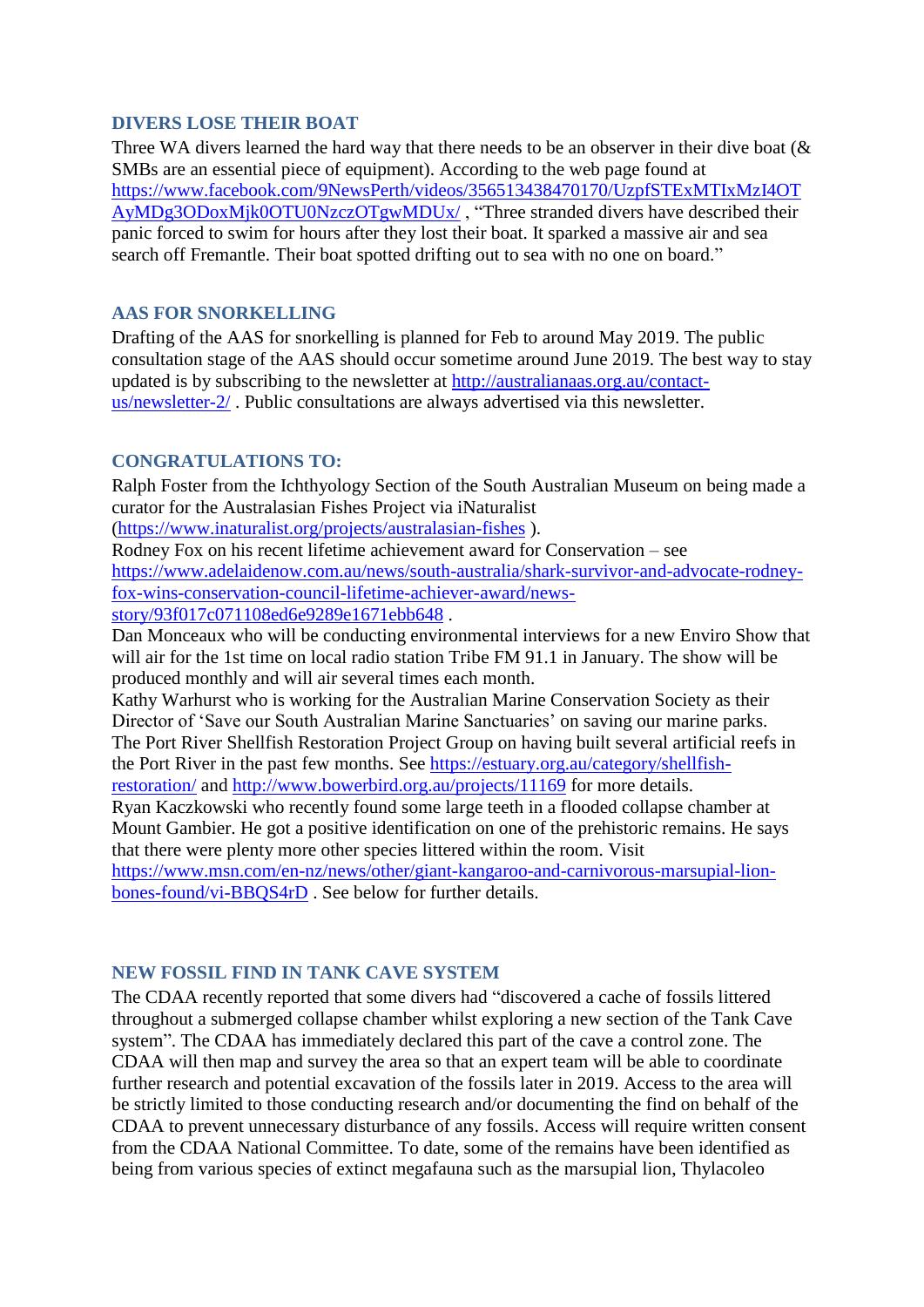carnifex, and numerous species of kangaroo, including representatives of the short-faced kangaroo sub-family (Sthenurinae). Further details are available at [https://mobile.abc.net.au/news/2018-12-13/cavediver-finds-large-fauna-bones-south](https://mobile.abc.net.au/news/2018-12-13/cavediver-finds-large-fauna-bones-south-australia/10599218?fbclid=IwAR1QIDDyP68I6BBbizg1Da-ObZcMgnTLAAO-wcLjGEp8RacpB7LImd3Ll-Q)[australia/10599218?fbclid=IwAR1QIDDyP68I6BBbizg1Da-ObZcMgnTLAAO](https://mobile.abc.net.au/news/2018-12-13/cavediver-finds-large-fauna-bones-south-australia/10599218?fbclid=IwAR1QIDDyP68I6BBbizg1Da-ObZcMgnTLAAO-wcLjGEp8RacpB7LImd3Ll-Q)[wcLjGEp8RacpB7LImd3Ll-Q](https://mobile.abc.net.au/news/2018-12-13/cavediver-finds-large-fauna-bones-south-australia/10599218?fbclid=IwAR1QIDDyP68I6BBbizg1Da-ObZcMgnTLAAO-wcLjGEp8RacpB7LImd3Ll-Q) . Visit [https://www.adelaidenow.com.au/news/south](https://www.adelaidenow.com.au/news/south-australia/flinders-university-reveals-the-marsupial-lion-thylacoleo-carnifex/news-story/f77b7cddd91f1eaecf99d5aceb2e32d2)[australia/flinders-university-reveals-the-marsupial-lion-thylacoleo-carnifex/news](https://www.adelaidenow.com.au/news/south-australia/flinders-university-reveals-the-marsupial-lion-thylacoleo-carnifex/news-story/f77b7cddd91f1eaecf99d5aceb2e32d2)[story/f77b7cddd91f1eaecf99d5aceb2e32d2](https://www.adelaidenow.com.au/news/south-australia/flinders-university-reveals-the-marsupial-lion-thylacoleo-carnifex/news-story/f77b7cddd91f1eaecf99d5aceb2e32d2) for more details about the marsupial lion.

### <span id="page-5-0"></span>**EXPANSION OF WINDARA REEF**

According to the web page found at http://pir.sa.gov.au/fishing/publications/fishfacts e[newsletter/fish\\_facts\\_november\\_2018/windara\\_reef\\_works\\_progress,](http://pir.sa.gov.au/fishing/publications/fishfacts_e-newsletter/fish_facts_november_2018/windara_reef_works_progress) the second phase of Windara Reef was well underway. The reef was on track to expand over a further 16 hectares by the end of 2018. 9,000 tonnes of limestone was to be deposited over the new area to provide the necessary solid reef base. More than 7m juvenile were to be be laid on top of this base. Recent diving surveys have shown promising signs of changes to fish diversity since 28,000 native oysters were placed on stage one of the reef in January 2018. Schools of leatherjackets, and the occasional weed whiting, snapper, cuttlefish, scallops and various crab species have been observed and colonizing species such as sponges and algae have taken hold. The survival of pre-seeded oysters was better than expected, and the discovery of wild oyster recruitment is a strong indicator of the positive impact of the reef.

# <span id="page-5-1"></span>**PORT RIVER BAN ON TAKING BIVALVES EXTENDED**

The ban on taking bivalves from West Lakes and the Port River has now been extended. According to the web page found at [http://pir.sa.gov.au/fishing/publications/fishfacts\\_e](http://pir.sa.gov.au/fishing/publications/fishfacts_e-newsletter/fish_facts_november_2018/port_river_ban_on_taking_bivalves)[newsletter/fish\\_facts\\_november\\_2018/port\\_river\\_ban\\_on\\_taking\\_bivalves](http://pir.sa.gov.au/fishing/publications/fishfacts_e-newsletter/fish_facts_november_2018/port_river_ban_on_taking_bivalves) , "Fishers are reminded of the ban on removing bivalve shellfish from the Port River and surrounding area. The ban on removing all bivalve shellfish (this includes oysters, mussels, cockles and razorfish) was introduced in February 2018 after the detection of Pacific Oyster Mortality Syndrome (POMS) virus in feral Pacific Oysters in the Port River. The closure applies to the Port River system from West Lakes to Port Gawler, including Section Bank. ….. There are no human health concerns associated with POMS, however the virus causes rapid and high mortality rates in farmed Pacific Oysters and if spread poses a significant threat to South Australia's \$41 million oyster growing industry – a much-loved seafood delicacy. To reduce the risk of POMS spreading, bivalves such as oysters, mussels, cockles and razorfish should not be taken from the Port River area for any purpose, including bait or berley. All SA oyster growing areas are currently free of disease, but you can help protect our oyster industry: Adhere to the ban on removing bivalve shellfish from the Port River system from West Lakes to Port Gawler, including Section Bank. SA oysters are safe to eat, but do not use Pacific Oysters, oyster shells, or seafood sold for human consumption (including imported seafood) as bait or berley, or discard or store them in the ocean. Under the Fisheries Management Act 2007 it is an offence to release or deposit exotic and/or aquaculture farmed species (such as Pacific Oysters) into the waters of South Australia and penalties of up to \$120,000 may apply. Boat owners should also refer to the guidelines for good vessel cleaning practices.

### <span id="page-5-2"></span>**MARINE LIFE MAGAZINE NOW BLOGGING INSTEAD**

Marine Life Magazine says that they aren't doing PDF issues anymore, just posting on their web site at<http://marinelife.org.au/> instead.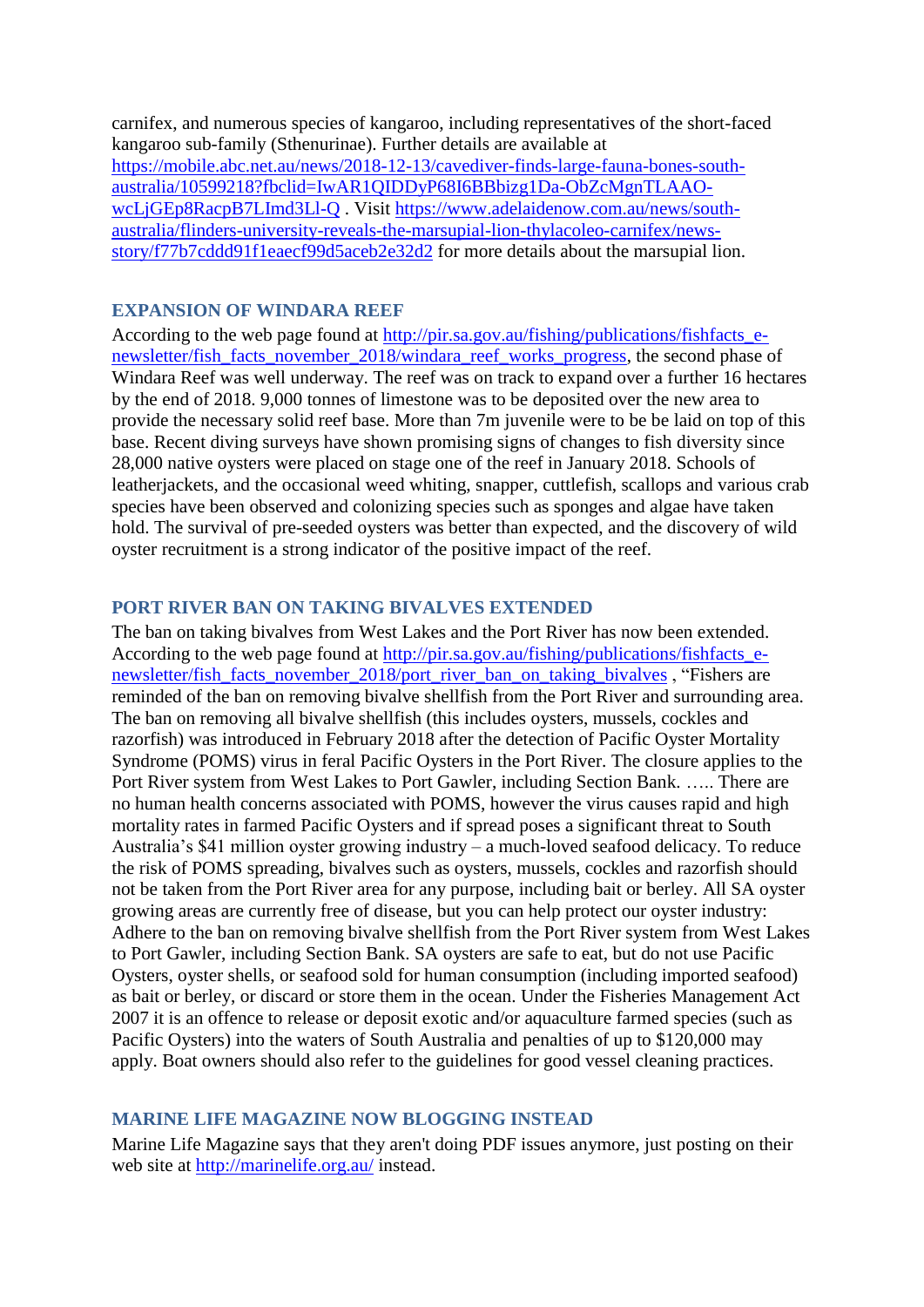# <span id="page-6-0"></span>**AUSSIE DIVERS PHUKET OFFER TO OUR FACEBOOK GROUP MEMBERS**

Darren Gaspari at Aussie Divers Phuket is offering our Facebook members discounts for diving in Phuket. He is offering 10% discount on all PADI Courses, 15% off liveaboards and scuba diving day trips and 20% discount on our luxury day trip speedboat. "We love to see some of the group over here. Happy to take good care of them when they are here," he says. To take advantage of this generous offer, email [info@aussiediversphuket.com](mailto:info@aussiediversphuket.com) and tell them that you heard about special discounts being offered to SDFSA Facebook members. Visit either<https://www.aussiediversphuket.com/> or

<https://www.facebook.com/AussieDiversPhuket/> for more details. Follow them on Instagram via<https://www.instagram.com/aussiediversphuket/> .

# <span id="page-6-1"></span>**FORTHCOMING EVENTS:**

Many events are listed on Facebook at<https://www.facebook.com/events/>. Details for many other forthcoming events can be found at [http://www.divelog.net.au/news-events/.](http://www.divelog.net.au/news-events/) Visit the web page found at<http://www.tourism.sa.com/events/event-news-edition-two.aspx> to see the latest from Events South Australia.

# <span id="page-6-2"></span>**JAMES CAMERON – CHALLENGING THE DEEP**

James Cameron – Challenging the Deep is an exhibition of film-maker James Cameron's achievements in deep ocean science, technology and exploration. It includes his record breaking 11,000m (36,000 ft) dive to the Mariana Trench in the submersible vessel *Deepsea Challenger* in 2012. The exhibition is currently being held at the Australian National Maritime Museum in Sydney and it runs until 30th Jan 2019. Visit <http://www.anmm.gov.au/whats-on/exhibitions/coming/james-cameron> for more details.

# <span id="page-6-3"></span>**MEDITERRANEAN SYMPOSIA ON MARINE KEY HABITATS AND NON-INDIGENOUS SPECIES**

The Mediterranean Symposia on marine key habitats and non-indigenous species will be held in Antalya, Turkey from 14 to 18th January 2019. It will bring specialists from across the Mediterranean region together to discuss the state of knowledge available on species, key formations in the Mediterranean and non-indigenous species and to present the latest developments in their conservation, the results of research and their impacts on marine and coastal biodiversity.

# <span id="page-6-4"></span>**DIVE FOR CANCER 2019**

Next year's Dive for Cancer event is being held at 9.30am on Sunday 24<sup>th</sup> February at Port Noarlunga. The event is now being run by Andrew Hunter. See <https://www.facebook.com/diveforcancer/> or<http://www.diveforcancer.com.au/buy-ticket/> .

### <span id="page-6-5"></span>**OZTek2019**

OZTek2019 will be held at the International Convention Centre Sydney, Darling Harbour on March 16/17, 2019. Visit [www.oztek.com.au](http://www.oztek.com.au/) for more details. Some details can be found on pages 64-65 of the January issue of Dive Log.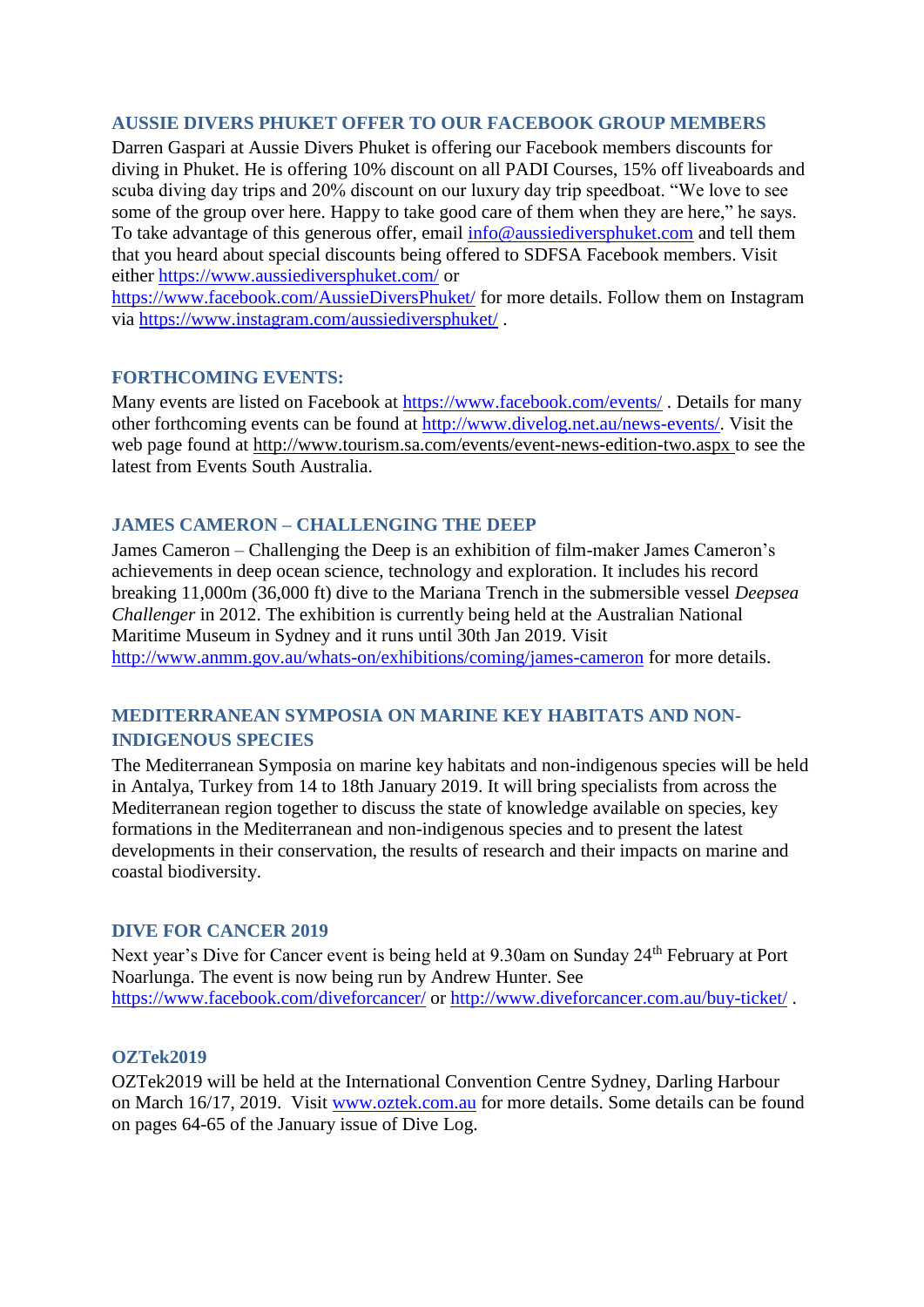# <span id="page-7-0"></span>**2019 SUSTAINABLE TRAILS CONFERENCE**

The 2019 Sustainable Trails Conference is being held at the Marlborough Vintners Hotel in the Renwick Wine Region of Marlborough in New Zealand from 1st to 4th April 2019. The conference will bring together trails experts to deliver insights and share their knowledge with other experts, budding experts and those completely new to trails who wish to learn or who might have ideas and knowledge of their own to share. See<https://www.trctourism.com/> .

# <span id="page-7-1"></span>**2019 FESTIVAL FLEURIEU**

Next year's Festival Fleurieu is being held from Saturday 13<sup>th</sup> April to Monday 22<sup>nd</sup> April (just 10 days) which includes the Easter holiday long weekend.

# <span id="page-7-2"></span>**ADEX 2019**

ADEX is being held in Singapore from  $11<sup>th</sup>$  to  $14<sup>th</sup>$  April 2019. See [www.adex.asia](http://www.adex.asia/) or page 60 of the January issue of Dive Log for more details.

# <span id="page-7-3"></span>**14TH AUSTRALIAN NATIONAL SHELL SHOW**

The next Australian National Shell Show is being held in SA next April. It will be held at the Goodwood Community Centre in Rosa St, Goodwood from 13-14th April 2019. Check out [https://www.facebook.com/Malacological-Society-of-South-Australia-Inc-](https://www.facebook.com/Malacological-Society-of-South-Australia-Inc-502260489866315/)[502260489866315/.](https://www.facebook.com/Malacological-Society-of-South-Australia-Inc-502260489866315/)

# <span id="page-7-4"></span>**MIDE 2019**

The Malaysia International Dive Expo is being held in Kuala Lumpur from  $3<sup>rd</sup>$  to  $5<sup>th</sup>$  May 2019. See [www.mide.com.my](http://www.mide.com.my/) or page 56 of the December issue of Dive Log for more details.

# <span id="page-7-5"></span>**2019 AUSTRALIAN INTERNATIONAL DIVE EXPO**

The 2019 Australian International Dive Expo is being held at the International Convention Centre Sydney from 1st – 5th August 2019. See pages 56-57 of the January issue of Dive Log for more details.

### <span id="page-7-6"></span>**2019 WORLD WHALE CONFERENCE AND WHALE HERITAGE SITES SUMMIT**

The 2019 World Whale Conference and Whale Heritage Sites Summit are both being held in Hervey Bay, Queensland in October (2019). The World Whale Conference is being held from 7-9th October and Whale Heritage Sites Summit is being held from 10-11th October. The event will be hosted by Fraser Coast Tourism and Events and the World Cetacean Alliance.

The Scuba Divers Federation of SA is a member of the following: - RecFishSA (SA Recreational Fishing Advisory Council)<https://recfishsa.org.au/> SA Trails Coordinating Committee\*<http://www.southaustraliantrails.com/> \* (Office of Recreation & Sport)<http://www.ors.sa.gov.au/> Recreation SA<http://recreationsa.org/>

If you wish to be included on the mailing list for this electronic news sheet, contact Steve Reynolds, the Federation's Secretary, on [info@sdfsa.net](mailto:info@sdfsa.net) for more details.